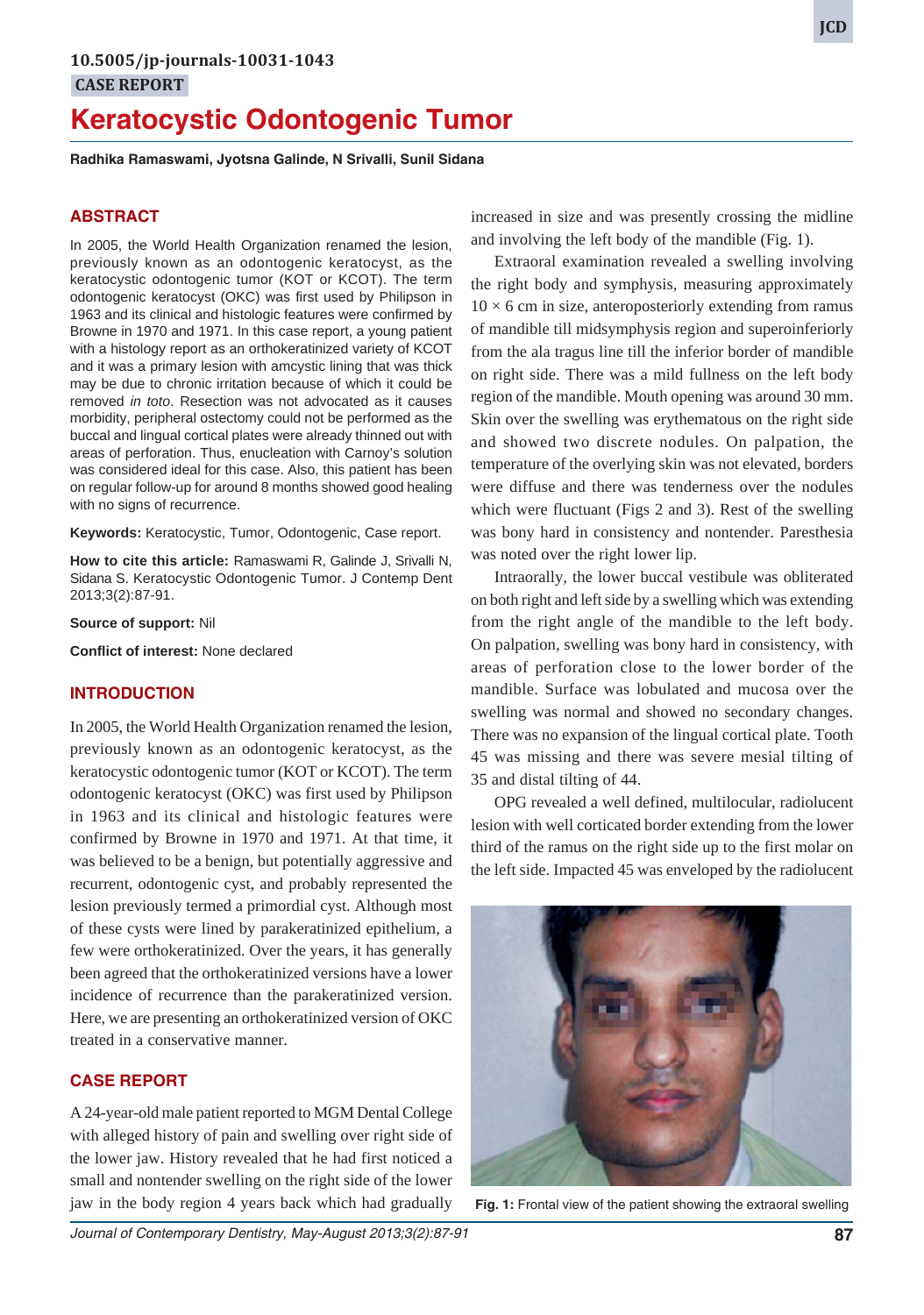lesion. Lower border of the mandible was thinned out and showed an area of discontinuity at the right angle. Inferior alveolar canal could not be traced completely (Fig. 4).

Axial CT scan revealed a hypodense lesion involving the left and right body of the mandible, with expansion of buccal and lingual cortical plates which were thinned out with areas of perforation. There were multiple septae extending into the lesion (Fig. 5).

Aspiration yielded a whitish, cheesy, foul smelling material, suggestive of an odontogenic keratocyst.

A preoperative incisional biopsy revealed a thin orthokeratinized lining 4-5 cell layered thick with flattened basal cell layer and prominent layer of stratum granulosum. In some areas, epithelial hyperplasia with rete ridge formation was also seen. Overall histopathological features were suggestive of orthokeratinized OKC.

Considering the fact that it was an orthokeratinized variety of OKC, it was treated conservatively. Under general anesthesia, patient was scrubbed, painted and draped. Crevicular incision was given from 47 to 36 along with two



**Fig. 2:** Right side lateral view of the patient showing the swelling and the discrete nodules

distal releasing incisions. Buccal mucoperiosteal flap was raised. The overlying thinned out buccal bone was removed with rongeur to increase the size of the bony window. The cystic lesion was enucleated *in toto*. All the involved teeth were extracted. Sharp bony spicules were trimmed. Freshly prepared Carnoy's solution with chloroform, glacial acetic acid, absolute alcohol and ferric chloride was meticulously



**Fig. 4:** OPG showing well defined multilocular radiolucent lesion in the mandible



**Fig. 5:** Axial CT scan showing hypodense lesion involving bilateral body of mandible



**Fig. 3:** Intraoral view of the patient



**Fig. 6:** Intraoperative view

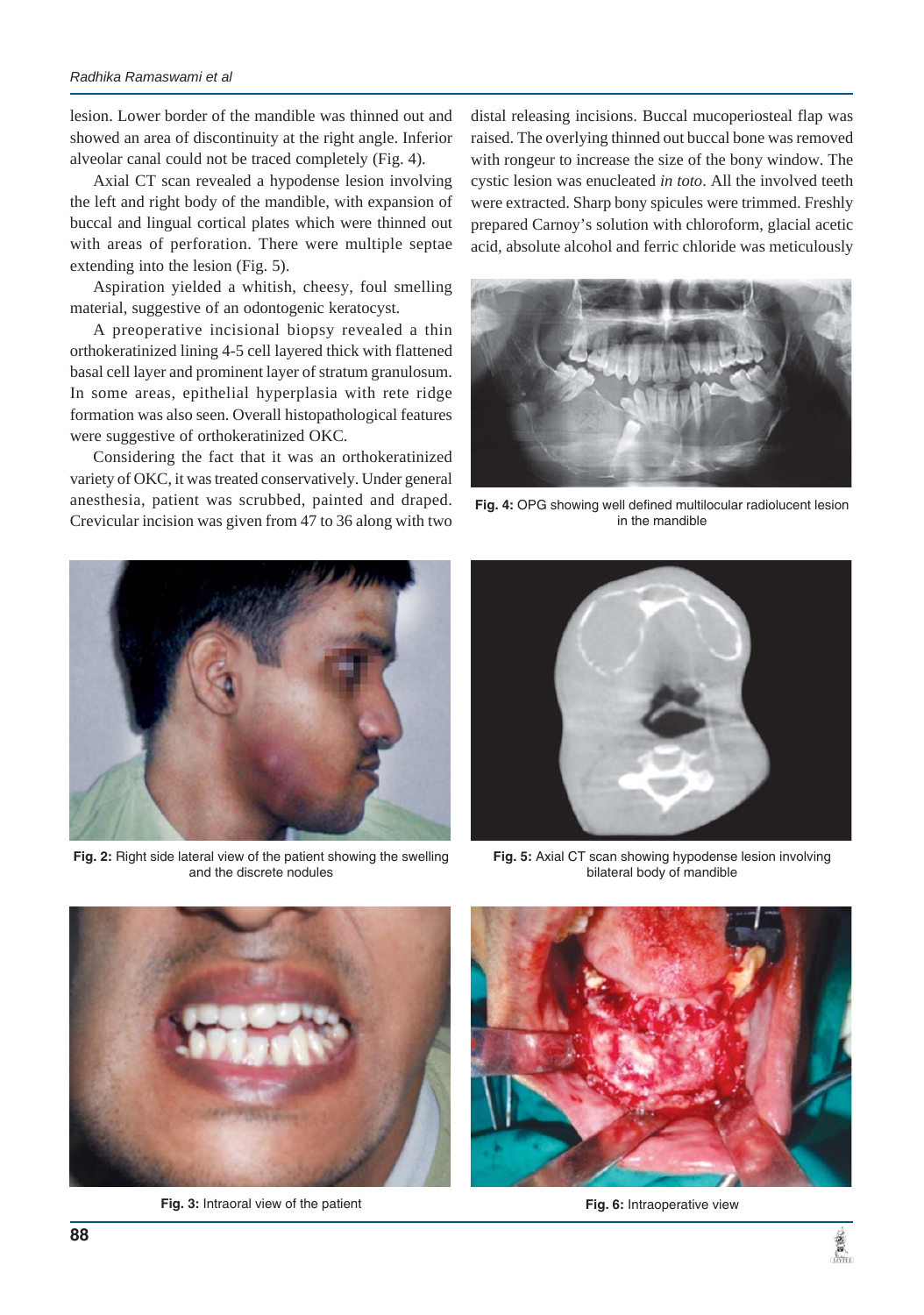applied with cotton pledgets for 3 minutes over the bony walls, protecting the neurovascular bundle. This was followed by normal saline irrigation. As there was a huge dead space, a corrugated rubber drain was placed and primary closure was done (Fig. 6).

Postoperative follow-up showed satisfactory wound healing in all areas, except in the anterior region where there was a wound break down. This was allowed to heal by secondary intention. Follow-up after 3 to 4 weeks showed satisfactory healing with granulation and good wound fill up in the area of secondary healing as well (Fig. 7).

Excisional biopsy report confirmed the preoperative diagnosis.

## **DISCUSSION**

A cyst is a pathological cavity that may be filled with fluid, semifluid or gaseous contents and which is not created by accumulation of pus (Krammer 1974). It is frequently, but not always lined by epithelium.



**Fig. 7:** Second postoperative day, frontal view of the patient



**Fig. 8:** Histologic features of OKC

OKC is defined as a cyst derived from remnants of dental lamina, with biologic behavior similar to benign neoplasm, with a distinctive lining of 6 to 10 cells in thickness, and that exhibits a basal cell layer of palisaded cells and a surface of corrugated parakeratin (Fig. 8).

Two main sources of epithelium in the pathogenesis of the cyst are dental lamina and remnants or extensions of basal cells from overlying oral epithelium. Enlargement theories are that they extend along the cancellous component of the bone. Forsell<sup>1</sup> (1980) found the rate of growth of keratocyst varies from 2 to 14 mm a year. Toller<sup>1</sup> (1970) suggested that osmolality played a role in cyst enlargement as the mean osmolality of keratocyst was  $296 \pm 15.6$  mOsmol compared with serum osmolality of  $282 \pm 14.75$  mOsmol. Main,<sup>1</sup> however, opined that mitotic value of keratocyst linings ranged from 0 to 19 and hence felt that mural growth in the form of epithelial proliferation was responsible for the growth. High recurrence potential may be attributed to the occurrence of satellite cysts which are retained during enucleation, very thin and fragile lining as a result of which portions of it may be left behind, and a tendency for multiplicity as in nevoid basal cell carcinoma. It has been suggested by Toller et al<sup>1</sup> that epithelium of keratocyst has intrinsic growth potential, a weak connective tissue—epithelial interface due to collagenolytic enzymes.

Radiographically, keratocysts may be classified as replacemental, envelopmental, extraneous and collateral varieties.

Aggressive treatment has been advocated for the lesion because of its high recurrence rate of 5 to 62.5%. Most recurrent OKCs seem to show up within first 5 years after surgery. There is a striking difference in recurrence rates of parakeratinized variant (47.8%) and orthokeratinized cysts  $(2.2\%)$ .<sup>2</sup> Cysts that display keratinization often show the orthokeratinized type, and it is still unclear whether this is caused by metaplasia in response to irritation or they are orthokeratinized from the start. As our case was orthokeratinized, conservative treatment could be done.

Although it was designated as an odontogenic cyst, the lesion behaves more like a tumor. The reasons for this belief include its clinical behavior, with a high recurrence rate after enucleation and, more recently, the presence of tumor markers within the cyst. These markers consist of specifically proliferating cell nuclear antigen (PCNA), ki–67, BCE2 sequencing of the enzyme dihydrolipoyl acetyltransferase, matrix metalloproteinase (MMP) 2 and 9, and p53. This led to the 2005 WHO reclassification of OKC as a keratocystic odontogenic tumor.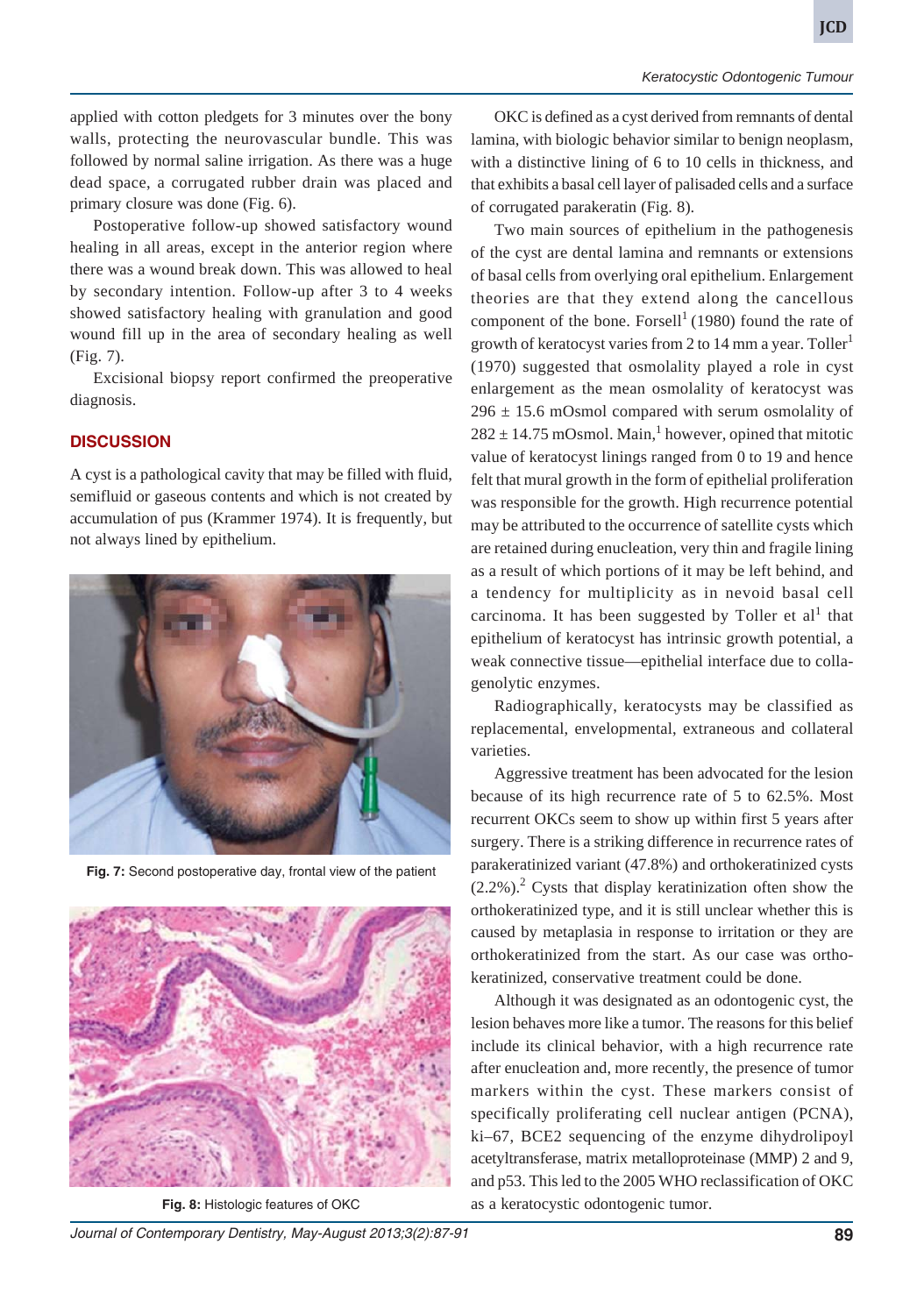Various treatment modalities that have been suggested are as follows:

- *Marsupialization or decompression:* It consists of opening up the cyst to the oral cavity and suturing the cyst lining to the oral mucosa, creating a permanent opening into the cyst. The cyst is therefore decompressed and decreases in size as new bone is laid down around it. It is noted on biopsy of the lining as the cyst decreases in size, that the lining transforms from the thin parakeratinized lining to a thicker lining more resembling the oral mucosa. $2$  it is not known whether this process happens by metaplasia in the KCOT lining or by overgrowth of normal epithelium.
- *Enucleation with peripheral ostectomy:* As high recurrence rate after simple enucleation is believed to be caused by the presence of retained fragments of lining plus daughter cyst that are left behind, it may be that removal of 1 to 2 mm of bone beyond the visible margin of the lesion may be adequate to improve the cure rate. However, it is difficult to estimate how much bone to remove with a drill. This process is made easier by the use of a vital staining technique. Methylene blue or crystal violet can be painted on the walls of enucleated cyst and allowed to penetrate *in toto* the bone. The cavity is then washed out and bone retaining the stain is removed with a drill. This process usually removes around 2 mm of bone in the marrow and 1 mm of cortical bone.<sup>2</sup>
- *Enucleation with chemical treatment with Carnoy's solution:* It contains absolute alcohol 6 ml, chloroform 3 ml, ferric chloride 1gm and glacial acetic acid 1 ml. Average depth of bone penetration depends on duration of application (1.54 mm after 5 mins).<sup>3</sup> Carnoy's solution is a caustic tissue fixative. It is neurotoxic and chemically fixes the inferior alveolar nerve or lingual nerve if it comes in contact with them for up to 2 minutes. The nerve should be therefore protected. $^{2}$  Some investigators state that it should be mixed fresh and used within 2 days, whereas others state that it can be left for several months.
- *Physical treatment with cryotherapy using liquid nitrogen:* Cryotherapy devitalizes organic tissue beyond the visible margin of the lesion, but leaves the inorganic bony framework intact. It devitalizes an area between 1 to 2 mm. A temperature of  $-20^{\circ}$ C is required to devitalize the tissues and only liquid nitrogen can deliver this temperature. Cryotherapy kills cells by means of direct damage to intracellular and extracelluar surfaces because of formation of ice crystals that affect the osmotic and electrolytic balance.4
- *Resection:* It is an aggressive procedure and results in considerable morbidity.

According to Johnson et al,<sup>5</sup> simple enucleation is no longer endorsed due to high recurrence rate. A small KCOT where margins may be accessed may be enucleated with adjunctive measures like Carnoy's solution. A large expanding KCOT is best treated by a two-stage approach. Marsupialization first, followed by enucleation and adjunctive measures. Marginal or segmental resection is not advocated as primary treatment due to its morbidity. It may be considered in cases of recurrence.

According to Zhou,<sup>6</sup> enucleation with subsequent open packing of iodoform gauze was shown to be comfortable for patients and appears to be an effective choice for management of large KCOTs of mandible.

According to Kaczmarzyk,<sup>7</sup> 100 cases were analyzed for recurrence and results showed 0% for resection, 0% for enucleation with peripheral ostectomy and Carnoy's solution, 18.18% for enucleation with peripheral ostectomy, 26.09% for enucleation alone, 40% for marsupialization and 50% for enucleation with Carnoy's solution.

Leonardo et  $al<sup>4</sup>$  found no recurrence with enucleation and liquid nitrogen cryotherapy in eight patients.

Pogrel<sup>8</sup> found marsupialization as a definitive treatment for KCOT, in 10 patients. Marsupialization requires a co-operative patient who will irrigate the cavity and keep it open.

Thus, there appears no gold standard treatment modality for the keratocystic odontogenic tumor as it borders more toward a tumor than a cyst. The factors that have to be taken into account while deciding upon the treatment include the age of the patient, the clinical and radiological features, the site of the lesion, the extent of involvement, the histology of the lining epithelium and if it is a primary or recurrent lesion.

In our case, it was a young patient with a histology report as an orthokeratinized variety of KCOT and it was a primary lesion with cystic lining that was thick may be due to chronic irritation because of which it could be removed *in toto*. Resection was not advocated as it causes morbidity, peripheral ostectomy could not be performed as the buccal and lingual cortical plates were already thinned out with areas of perforation. Thus enucleation with Carnoy's solution was considered ideal for this case. Also, this patient has been on regular follow-up for around 8 months and showed good healing with no signs of recurrence.

## **REFERENCES**

- 1. Shear M. Cysts of Oral and Maxillofacial regions. 4th ed. Oxford: Wright 2007;17-23.
- 2. Pogrel MA. The keratocystic odontogenic tumor. Oral Maxillofac Surg Clin North Am 2013 Feb;25(1):21-30.
- 3. RB Bell, EJ Dierks. Treatment options for the recurrent odontogenic keratocyst. Oral Maxillofac Surg Clin N Am 2003 Aug;15(3):429-446.